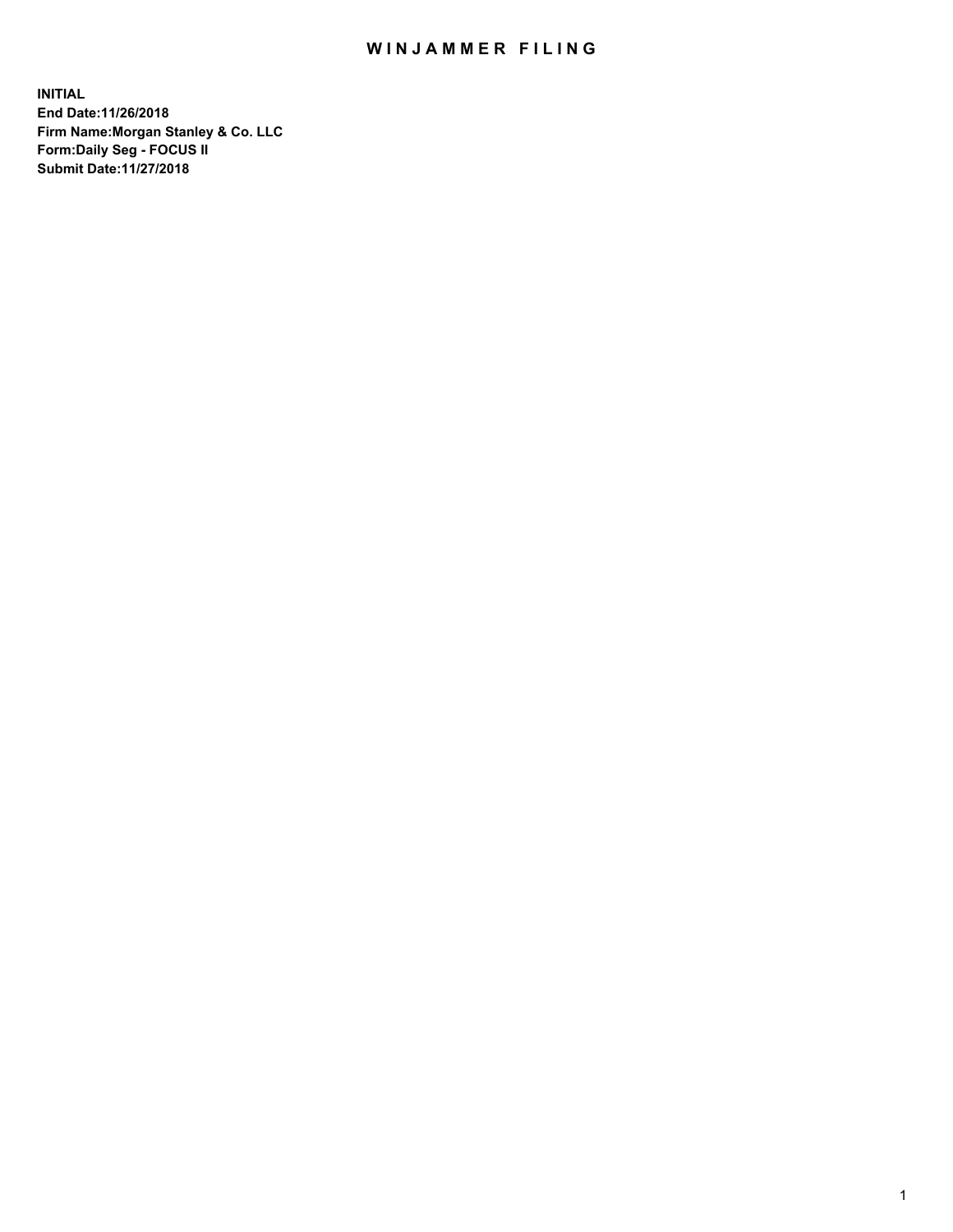**INITIAL End Date:11/26/2018 Firm Name:Morgan Stanley & Co. LLC Form:Daily Seg - FOCUS II Submit Date:11/27/2018 Daily Segregation - Cover Page**

| Name of Company                                                                                                                                                                                                                                                                                                                | Morgan Stanley & Co. LLC                                    |
|--------------------------------------------------------------------------------------------------------------------------------------------------------------------------------------------------------------------------------------------------------------------------------------------------------------------------------|-------------------------------------------------------------|
| <b>Contact Name</b>                                                                                                                                                                                                                                                                                                            | <b>Ikram Shah</b>                                           |
| <b>Contact Phone Number</b>                                                                                                                                                                                                                                                                                                    | 212-276-0963                                                |
| <b>Contact Email Address</b>                                                                                                                                                                                                                                                                                                   | Ikram.shah@morganstanley.com                                |
| FCM's Customer Segregated Funds Residual Interest Target (choose one):<br>a. Minimum dollar amount: ; or<br>b. Minimum percentage of customer segregated funds required:% ; or<br>c. Dollar amount range between: and; or<br>d. Percentage range of customer segregated funds required between: % and %.                       | 280,000,000<br><u>0</u><br>00<br>00                         |
| FCM's Customer Secured Amount Funds Residual Interest Target (choose one):<br>a. Minimum dollar amount: ; or<br>b. Minimum percentage of customer secured funds required:%; or<br>c. Dollar amount range between: and; or<br>d. Percentage range of customer secured funds required between:% and%.                            | 140,000,000<br><u>0</u><br>0 <sub>0</sub><br>0 <sub>0</sub> |
| FCM's Cleared Swaps Customer Collateral Residual Interest Target (choose one):<br>a. Minimum dollar amount: ; or<br>b. Minimum percentage of cleared swaps customer collateral required:% ; or<br>c. Dollar amount range between: and; or<br>d. Percentage range of cleared swaps customer collateral required between:% and%. | 92,000,000<br><u>0</u><br><u>00</u><br>0 <sub>0</sub>       |

Attach supporting documents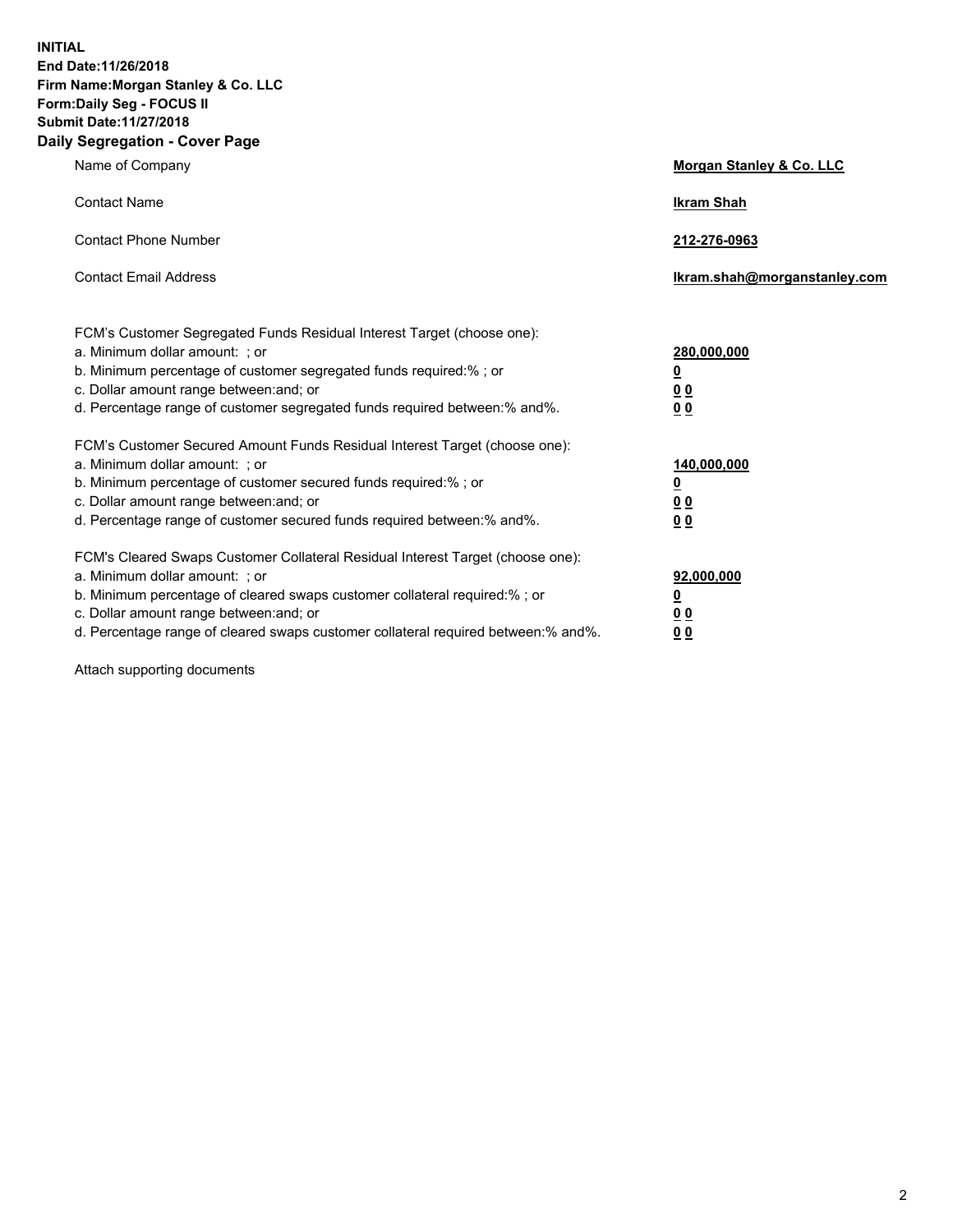## **INITIAL End Date:11/26/2018 Firm Name:Morgan Stanley & Co. LLC Form:Daily Seg - FOCUS II Submit Date:11/27/2018**

## **Daily Segregation - Secured Amounts**

|     | Foreign Futures and Foreign Options Secured Amounts                                                          |                                                        |
|-----|--------------------------------------------------------------------------------------------------------------|--------------------------------------------------------|
|     | Amount required to be set aside pursuant to law, rule or regulation of a foreign                             | $0$ [7305]                                             |
|     | government or a rule of a self-regulatory organization authorized thereunder                                 |                                                        |
| 1.  | Net ledger balance - Foreign Futures and Foreign Option Trading - All Customers                              |                                                        |
|     | A. Cash                                                                                                      | 3,796,259,998 [7315]                                   |
|     | B. Securities (at market)                                                                                    | 2,125,012,522 [7317]                                   |
| 2.  | Net unrealized profit (loss) in open futures contracts traded on a foreign board of trade                    | -1,048,666,577 [7325]                                  |
| 3.  | Exchange traded options                                                                                      |                                                        |
|     | a. Market value of open option contracts purchased on a foreign board of trade                               | 18,295,284 [7335]                                      |
|     | b. Market value of open contracts granted (sold) on a foreign board of trade                                 | -20,327,275 [7337]                                     |
| 4.  | Net equity (deficit) (add lines 1.2. and 3.)                                                                 | 4,870,573,952 [7345]                                   |
| 5.  | Account liquidating to a deficit and account with a debit balances - gross amount                            | 171,001,302 [7351]                                     |
|     | Less: amount offset by customer owned securities                                                             | <mark>-170,091,873</mark> [7352] <b>909,429</b> [7354] |
| 6.  | Amount required to be set aside as the secured amount - Net Liquidating Equity<br>Method (add lines 4 and 5) | 4,871,483,381 [7355]                                   |
| 7.  | Greater of amount required to be set aside pursuant to foreign jurisdiction (above) or line                  | 4,871,483,381 [7360]                                   |
|     | 6.                                                                                                           |                                                        |
|     | FUNDS DEPOSITED IN SEPARATE REGULATION 30.7 ACCOUNTS                                                         |                                                        |
| 1.  | Cash in banks                                                                                                |                                                        |
|     | A. Banks located in the United States                                                                        | 419,245,919 [7500]                                     |
|     | B. Other banks qualified under Regulation 30.7                                                               | 773,269,236 [7520] 1,192,515,155                       |
|     |                                                                                                              | [7530]                                                 |
| 2.  | Securities                                                                                                   |                                                        |
|     | A. In safekeeping with banks located in the United States                                                    | 82,198,096 [7540]                                      |
|     | B. In safekeeping with other banks qualified under Regulation 30.7                                           | 0 [7560] 82,198,096 [7570]                             |
| 3.  | Equities with registered futures commission merchants                                                        |                                                        |
|     | A. Cash                                                                                                      | 6,857,830 [7580]                                       |
|     | <b>B.</b> Securities                                                                                         | $0$ [7590]                                             |
|     | C. Unrealized gain (loss) on open futures contracts                                                          | 320,557 [7600]                                         |
|     | D. Value of long option contracts                                                                            | $0$ [7610]                                             |
|     | E. Value of short option contracts                                                                           | 0 [7615] 7,178,387 [7620]                              |
| 4.  | Amounts held by clearing organizations of foreign boards of trade                                            |                                                        |
|     | A. Cash                                                                                                      | $0$ [7640]                                             |
|     | <b>B.</b> Securities                                                                                         | $0$ [7650]                                             |
|     | C. Amount due to (from) clearing organization - daily variation                                              | $0$ [7660]                                             |
|     | D. Value of long option contracts                                                                            | $0$ [7670]                                             |
|     | E. Value of short option contracts                                                                           | 0 [7675] 0 [7680]                                      |
| 5.  | Amounts held by members of foreign boards of trade                                                           |                                                        |
|     | A. Cash                                                                                                      | 2,793,003,782 [7700]                                   |
|     | <b>B.</b> Securities                                                                                         | 2,042,814,425 [7710]                                   |
|     | C. Unrealized gain (loss) on open futures contracts                                                          | $-1,048,987,134$ [7720]                                |
|     | D. Value of long option contracts                                                                            | 18,295,284 [7730]                                      |
|     | E. Value of short option contracts                                                                           | -20,327,275 [7735] 3,784,799,082                       |
|     |                                                                                                              | [7740]                                                 |
| 6.  | Amounts with other depositories designated by a foreign board of trade                                       | $0$ [7760]                                             |
| 7.  | Segregated funds on hand                                                                                     | $0$ [7765]                                             |
| 8.  | Total funds in separate section 30.7 accounts                                                                | 5,066,690,720 [7770]                                   |
| 9.  | Excess (deficiency) Set Aside for Secured Amount (subtract line 7 Secured Statement<br>Page 1 from Line 8)   | 195,207,339 [7380]                                     |
| 10. | Management Target Amount for Excess funds in separate section 30.7 accounts                                  | 140,000,000 [7780]                                     |

11. Excess (deficiency) funds in separate 30.7 accounts over (under) Management Target **55,207,339** [7785]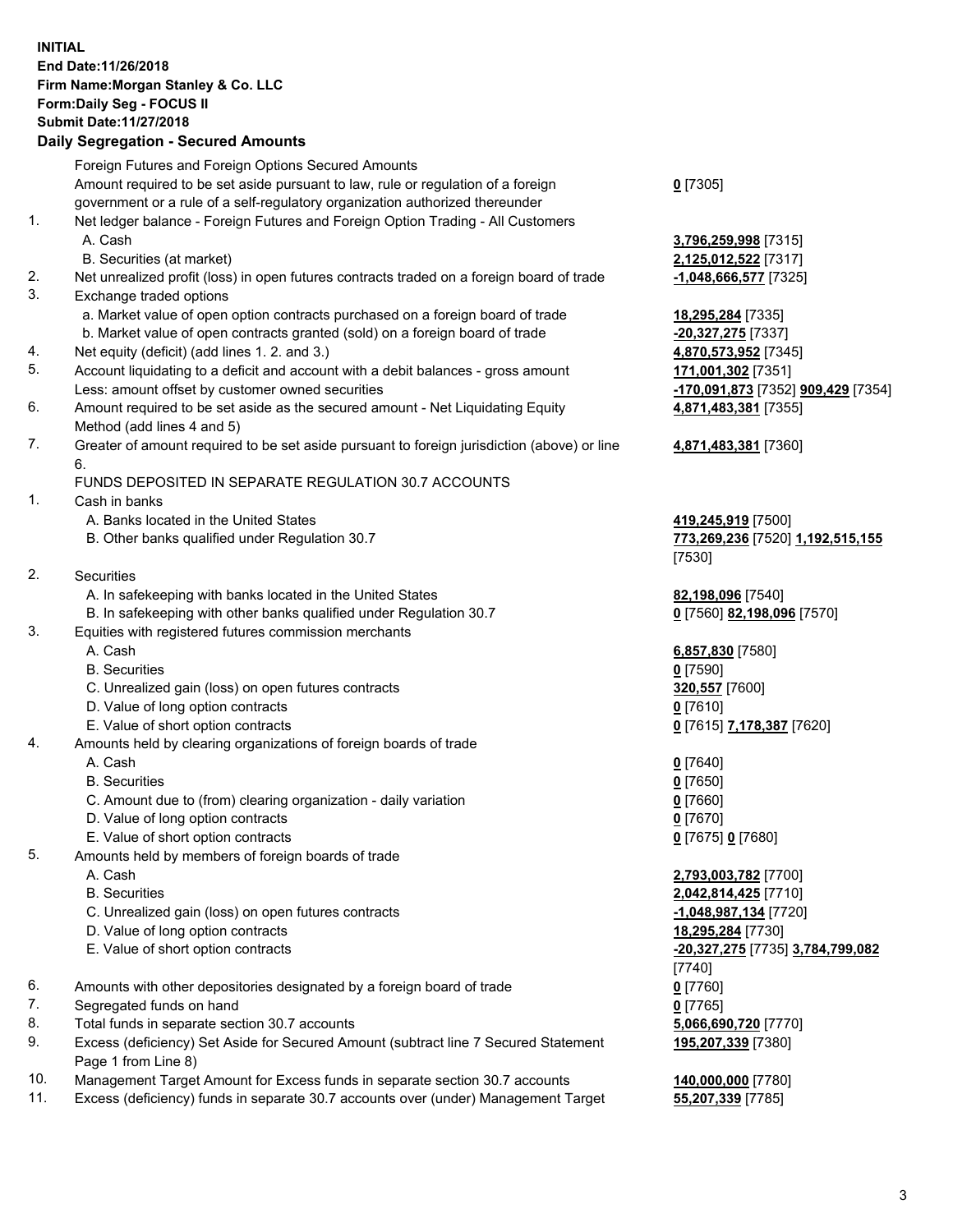**INITIAL End Date:11/26/2018 Firm Name:Morgan Stanley & Co. LLC Form:Daily Seg - FOCUS II Submit Date:11/27/2018 Daily Segregation - Segregation Statement** SEGREGATION REQUIREMENTS(Section 4d(2) of the CEAct) 1. Net ledger balance A. Cash **14,121,919,293** [7010] B. Securities (at market) **6,942,172,027** [7020] 2. Net unrealized profit (loss) in open futures contracts traded on a contract market **-3,416,571,987** [7030] 3. Exchange traded options A. Add market value of open option contracts purchased on a contract market **347,739,352** [7032] B. Deduct market value of open option contracts granted (sold) on a contract market **-558,667,235** [7033] 4. Net equity (deficit) (add lines 1, 2 and 3) **17,436,591,450** [7040] 5. Accounts liquidating to a deficit and accounts with debit balances - gross amount **639,871,898** [7045] Less: amount offset by customer securities **-639,299,982** [7047] **571,916** [7050] 6. Amount required to be segregated (add lines 4 and 5) **17,437,163,366** [7060] FUNDS IN SEGREGATED ACCOUNTS 7. Deposited in segregated funds bank accounts A. Cash **4,981,520,786** [7070] B. Securities representing investments of customers' funds (at market) **0** [7080] C. Securities held for particular customers or option customers in lieu of cash (at market) **591,232,806** [7090] 8. Margins on deposit with derivatives clearing organizations of contract markets A. Cash **5,885,030,788** [7100] B. Securities representing investments of customers' funds (at market) **0** [7110] C. Securities held for particular customers or option customers in lieu of cash (at market) **6,350,939,221** [7120] 9. Net settlement from (to) derivatives clearing organizations of contract markets **165,685,028** [7130] 10. Exchange traded options A. Value of open long option contracts **347,739,352** [7132] B. Value of open short option contracts **-558,667,235** [7133] 11. Net equities with other FCMs A. Net liquidating equity **6,366,096** [7140] B. Securities representing investments of customers' funds (at market) **0** [7160] C. Securities held for particular customers or option customers in lieu of cash (at market) **0** [7170] 12. Segregated funds on hand **0** [7150] 13. Total amount in segregation (add lines 7 through 12) **17,769,846,842** [7180] 14. Excess (deficiency) funds in segregation (subtract line 6 from line 13) **332,683,476** [7190] 15. Management Target Amount for Excess funds in segregation **280,000,000** [7194] 16. Excess (deficiency) funds in segregation over (under) Management Target Amount **52,683,476** [7198]

Excess